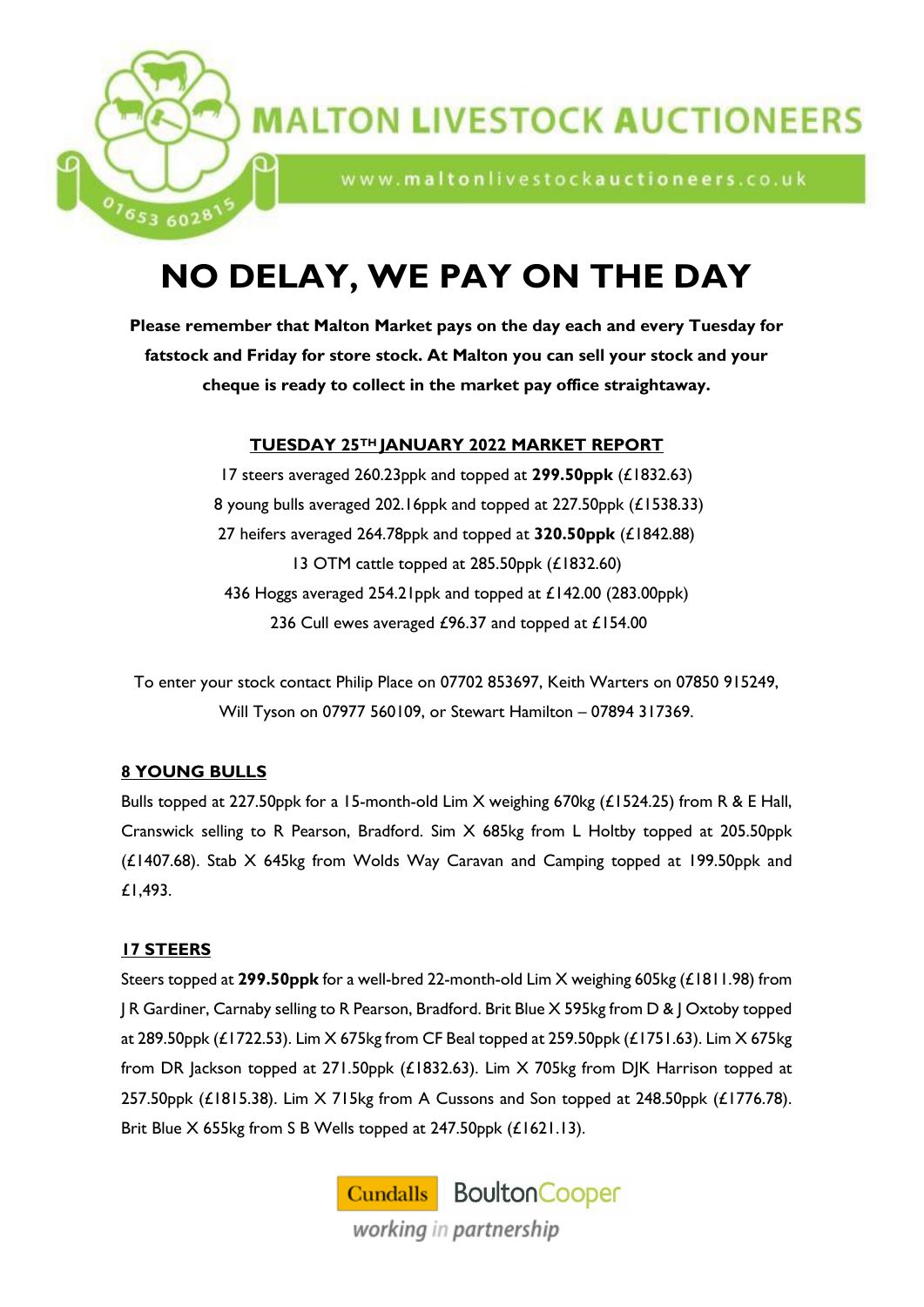#### **28 HEIFERS**

Heifers topped at **320.50ppk** for an excellent 18-month-old Lim X weighing 575kg (£1842.88) from JR Gardiner, Carnaby selling to Radfords Butchers, Sleights, heifer from the same home to **306.50ppk**. Lim X 535kg from JL White topped at 279.50ppk (£1495.33). Lim X 645kg from NR Jackson topped at 265.50ppk  $(E1712.48)$ . Lim X 570kg from CF Beal topped at 281.50ppk ( $£1604.55$ ). Lim  $X$  615kg from N Marwood topped at 292.50ppk ( $£1798.88$ ), heifers from the same home to 292.50ppk and 291.50ppk. Lim X 540kg from O| & | Barker topped at 280.50ppk (£1514.70). Lim X 605kg from Morley Bros topped at 249.50ppk (£1509.48). Lim X 590kg from DR Jackson topped at 297.50ppk (£1755.25). Lim X 610kg from GH West topped at 247.50ppk (£1509.75).

## **13 OTM CATTLE**

## *10 Older cull cows (over 72 months old)*

Lim X 605kg from AR Temple, Burniston topped at 168.50ppk (£1019.43) selling to N Bramall, cows from the same home to 168.50ppk, 162.50ppk and 130.50ppk. BA X 755kg from RW Strickland topped at 165.50ppk (£1249.53). Lim X 670kg from A Cussons topped at 129.50ppk (£867.65). AA X 850kg from CC & J & PK & AK Wilson topped at 120.50ppk (£1024.25).

## *1 OTM Bull*

Sim X 1075kg from ID Watson Farmers, Fadmoor topped at 125.50ppk (£1349.12) selling to JA Jewitt.

## *2 OTM Heifers*

Lim X 590kg from N Marwood, Harome topped at 285.50ppk (£1684.45), selling to R Pearson. Brit Blue X 680kg from | R Gardiner topped at 269.50ppk (£1832.60).

## **436 Prime Hoggs**

## **TOP PRICE PER HEAD – TEXEL X 58KG FROM FJ HODSMAN £142.00 SELLING TO RADFORDS BUTCHERS**

Hoggs topped at 283.00ppk for a pen of Suffolk X 36kg (£102.00) from C Lumley, East Heslerton. Texel X 36kg from RN Smith topped at 275.00ppk (£99.00). Texel X 45kg from TD Easterby topped at 271.00ppk (£122.00). Texel X 48kg from Henry Bulmer topped at 271.00ppk (£130.00). Texel X 40kg from GW Mook topped at 270.00ppk (£108.00). Texel X 49kg from M Ward topped at 269.00ppk (£132.00). Texel X 40kg from JB Farming topped at 263.00ppk (£105.00). Char X 42kg from KW & RJ Wilson topped at 262.00ppk (£110.00). Suff X 38kg from W Chambers topped at 261.00ppk (£99.00). Texel X 44kg from DM & AM Pattinson topped at 259.00ppk (£114.00).

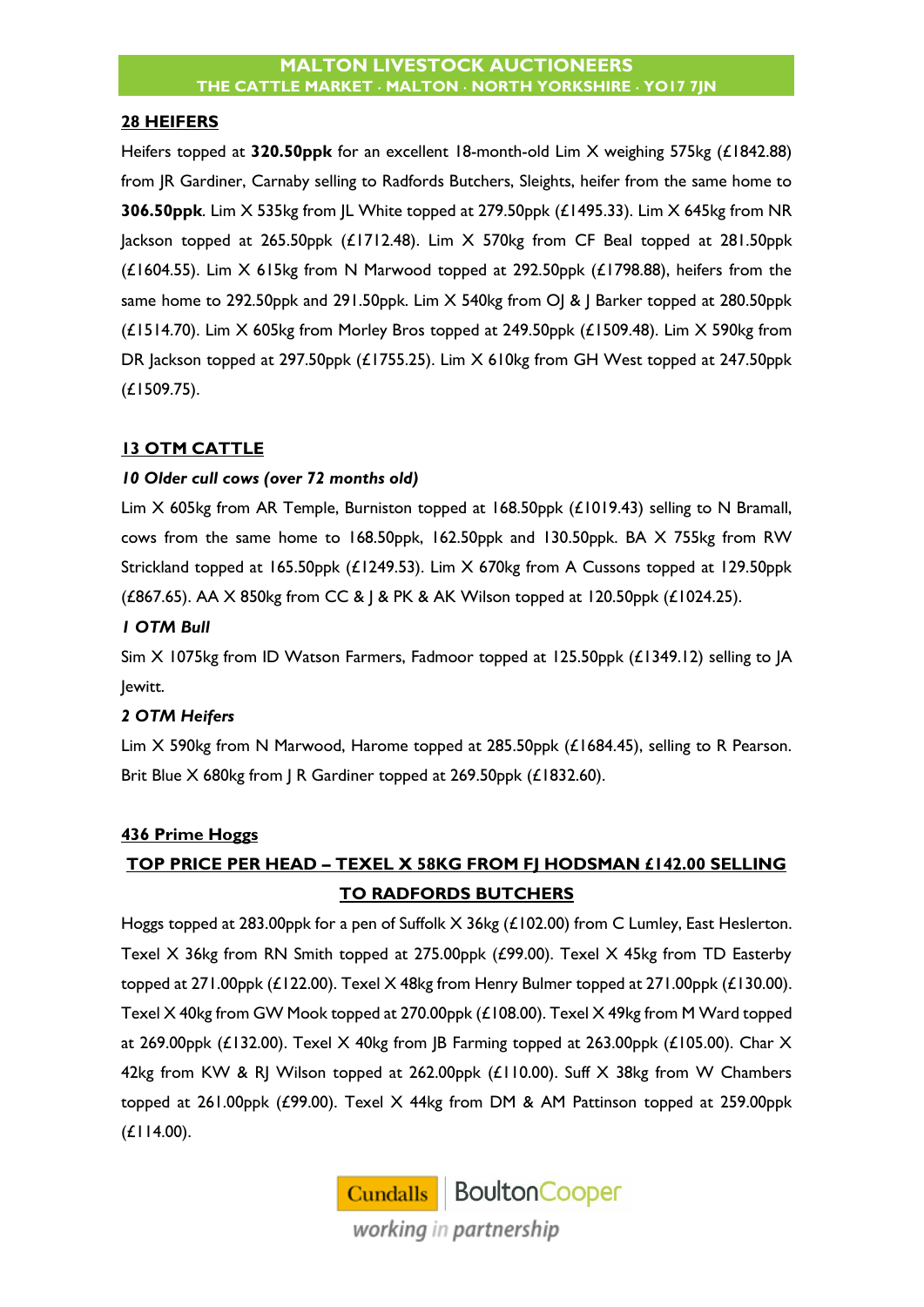| <b>PRIME HOGGS</b>    | <b>Breed</b>  | <b>Hds</b> | . Av   | <b>Min</b> | Max    | Lot Hds | <b>Seller Name and Address</b>                                             |  |
|-----------------------|---------------|------------|--------|------------|--------|---------|----------------------------------------------------------------------------|--|
| HOGG/S 32.1-39        | <b>SUFF</b>   | 25         | 263.71 | 253.00     | 283.00 | 5       | C,LUMLEY & SONS LTD, MANOR FARM, EAST HESLERTON,<br><b>NORTH YORKSHIRE</b> |  |
|                       | <b>TEXEL</b>  | 31         | 262.30 | 251.00     | 275.00 | 5.      | R N.SMITH.DALE VIEW FARM. LOW BELL END. PICKERING                          |  |
|                       | Total         | 56         | 96.30  | Av Head    | 262.94 |         | Av Kilo                                                                    |  |
| HOGG/S 39.1-45.5 MULE |               | 13         | 242.93 | 240.00     | 247.00 | 6       | D M & A M, PATTINSON, HOGARTH HILL FARM, FYLINGDALES,<br>NORTH YORKSHIRE   |  |
|                       | <b>TEXEL</b>  | 121        | 260.37 | 248.00     | 271.00 | 6       | T D.EASTERBY.WHITE HOLME FARM. GREAT HABTON. NORTH<br><b>YORKSHIRE</b>     |  |
|                       | Total         | 134        | 110.01 | Av Head    | 258.61 |         | Av Kilo                                                                    |  |
| <b>HOGG/S 45.6-52</b> | CHAROLLAI: 24 |            | 248.28 | 236.00     | 256.00 | 8       | A M.WAINWRIGHT.SPROXTON HALL, HELMSLEY, NORTH<br><b>YORKSHIRE</b>          |  |
|                       | <b>SUFF</b>   | 12         | 246.00 | 231.00     | 261.00 | 2       | T D,EASTERBY,WHITE HOLME FARM, GREAT HABTON, NORTH<br><b>YORKSHIRE</b>     |  |
|                       | <b>TEXEL</b>  | 113        | 253.49 | 235.00     | 271.00 | 5.      | M T.BULMER.WELLFIELD HOUSE. SALTON. NORTH YORKSHIRE                        |  |
|                       |               | 46         | 263.00 | 256.00     | 269.00 | 10      | M.WARD & SON, WELLFIELD FARM, GREAT HABTON,                                |  |
|                       | Total         | 149        | 123.73 | Av Head    | 252.03 |         | Av Kilo                                                                    |  |
| $H066/552+$           | <b>SUFF</b>   | 16         | 237.93 | 233.00     | 243.00 | 8       | R G.BRADER.MANOR FARM. THIXENDALE.                                         |  |
|                       | <b>TEXEL</b>  | 35         | 238.10 | 223.00     | 248.00 | з       | T D.EASTERBY.WHITE HOLME FARM. GREAT HABTON. NORTH<br><b>YOBKSHIRF</b>     |  |
|                       | Total         | 51         | 136.67 | Av Head    | 238.05 |         | Av Kilo                                                                    |  |

#### **243 CULL EWES/RAMS**

**Ewes Av. £96.37 Rams Av. £62.57**

Mule X topped at £118.00. 87 ewes averaged £98.79. Top price J Boocock. Suffolk X topped at £144.00. 38 ewes averaged £101.32. Top price JT & EA Midgley. Texel X topped at £154.00. 72 ewes averaged £106.97. Top price MD Medd. Char X topped at £113.00. 2 ewes averaged £113.00. Top price KW & RJ Wilson. Swale topped at £60.00. 13 ewes averaged £46.54. Top price CG Barraclough. Cheviot X topped at £76.00. 14 ewes averaged £69.71. Top price Newton and Wilson. Other X topped at £31.00. 3 ewes averaged £25.67. Top price JH & SA Medforth.

Char X Ram topped at £46.00. 2 rams averaged £38.00. Top Price JH & SA Medforth. Herd X Ram topped at £50.00. 3 rams averaged £50.00. Top price Hayley Bird. Texel Ram topped at £106.00. 2 rams averaged £106.00. Top price GH West. Other Rams topped at £21.00. 1 ram averaged £21.00. Top price Newton and Wilson.

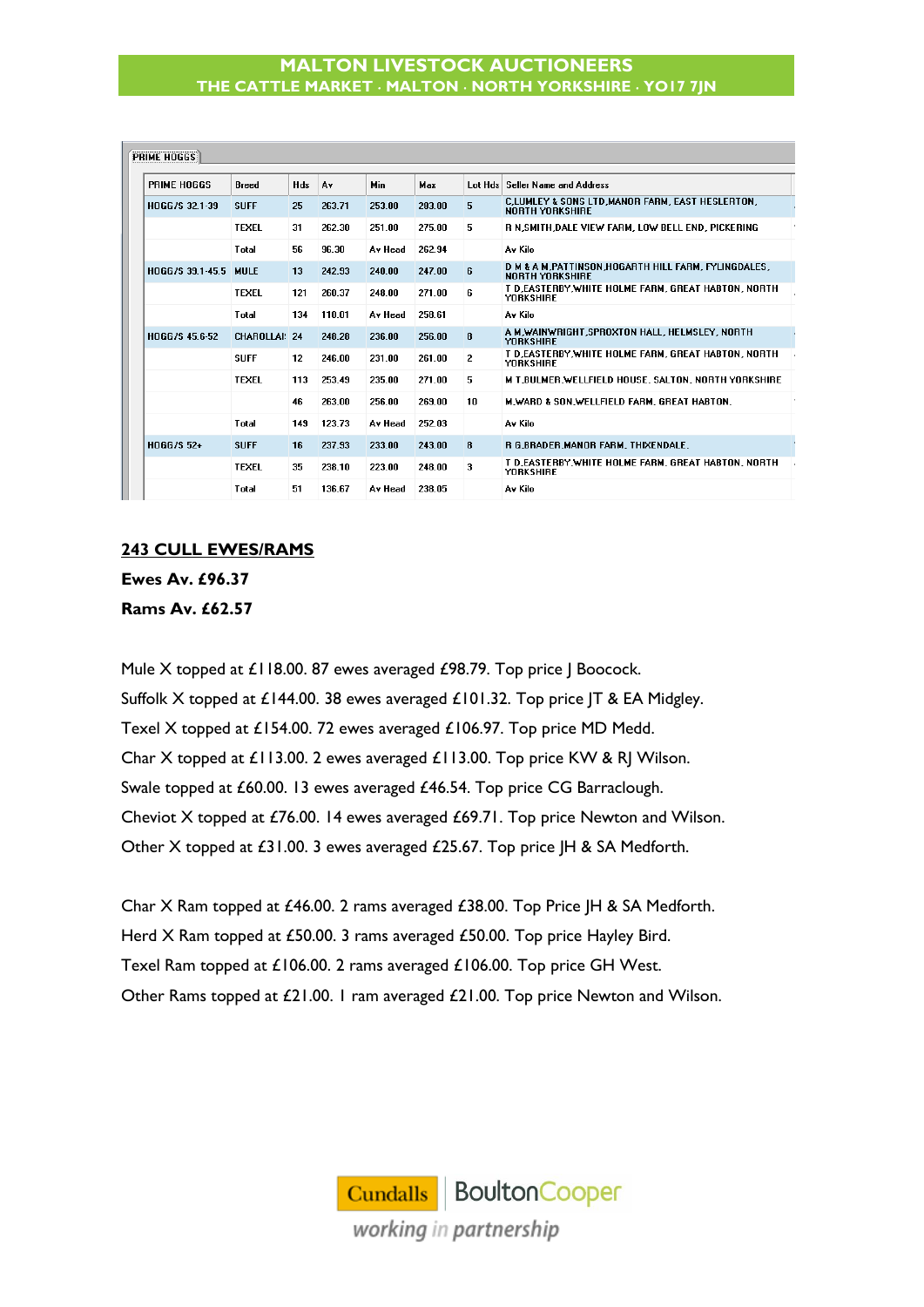## **STORES - FRIDAY 21st JANUARY 2022**

## **Weekly store market - 21.01.22 270 Store Sheep Forward**

270 Store Hoggs averaged £96.38 per head (£107.10 last week) topping at £125.00 for Suffolk x from Jim Boyes of Low Dalby

Texel x topped at £115.00 from R and J Myres, Bransdale Cha x topped at £110.00 from P Chapman, Muston Mules topped at £90.00 from R and J Myres, Bransdale Jacobs topped at £75.00 from JM and JP Benton, Great Edstone Ryelands topped at £48.00 from C Eddon, Farworth Cheviots topped at £86.00 from RS and AL Wilkinson, Keldholme

## **Averages**

 tex av. £98.57 (£106.31 last week) Suff av. £105.36 (£111.07 last week) Cha av. £110.00 (£99.64 last week) Mules av. £90.00 (£78.00 last week)  $lacob \times av.$  £54.00 6 Cheviots av. £78.33 7 Ryelands av. £48.00

300 - 500 store lambs and some store cattle expected next Friday from 11.00am

Will Tyson on Behalf of Malton Livestock Auctioneers

**Mobile: 07977 560109**

## **Office: 01653 697820**

## **Young Bulls – Sale commencing – 11.00am**

|                        | Prices per kilogram |     |        |        |         |  |  |  |  |
|------------------------|---------------------|-----|--------|--------|---------|--|--|--|--|
| $\tau$ ype             | Weight              | No. | From   | То     | Average |  |  |  |  |
| Medium                 | $501 - 650$         |     | 193.50 | 199.50 | 196.50  |  |  |  |  |
| Heavy                  | $65$ kgs +          |     | 179.50 | 227.50 | 203.86  |  |  |  |  |
| <b>Overall Average</b> |                     |     |        |        | 202.16  |  |  |  |  |

Prices per head

| $\tau_{\texttt{VDe}}$ | Weight         | No. | From    | To      | Average |
|-----------------------|----------------|-----|---------|---------|---------|
| Medium                | $501 - 650$ kg |     | 1248.08 | 1286.78 | 1267.43 |
| Heavy                 | $65$ lkg +     |     | 1292.40 | 1538.33 | 1459.27 |
| Overall Average       | 1411.25        |     |         |         |         |

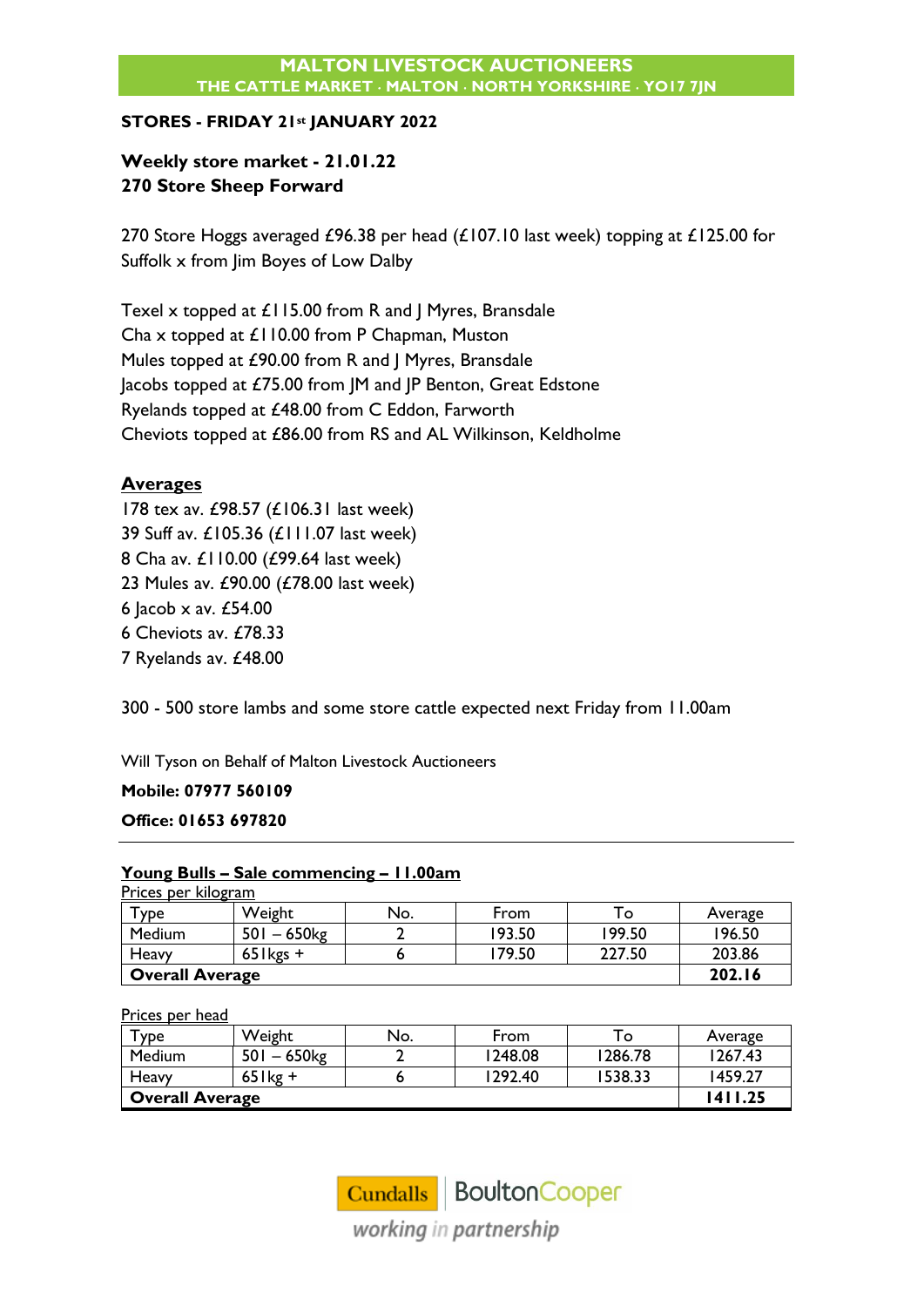## **Clean Cattle - Sale commencing after the young bulls**

## **Prime Steers**

Prices per kilogram

| <b>y</b> De            | Weight      | No. | From   | O      | Average |
|------------------------|-------------|-----|--------|--------|---------|
| Medium                 | $551 - 650$ |     | 222.50 | 299.50 | 273.12  |
| Heavy                  | $65$ lkgs + |     | 231.50 | 271.50 | 256.69  |
| <b>Overall Average</b> |             |     |        |        | 260.23  |

Prices per head

| $T$ ype                | Weight       | No. | From    | то      | Average |
|------------------------|--------------|-----|---------|---------|---------|
| Medium                 | $551 - 650$  |     | 1435.13 | 1811.98 | 1676.27 |
| Heavy                  | $65$ l kgs + |     | 1621.13 | 1832.63 | 1765.20 |
| <b>Overall Average</b> | 1744.23      |     |         |         |         |

#### **Prime Heifers**

Prices per kilogram

| Туре                   | Weight                    | No. | From   | To:    | Average |
|------------------------|---------------------------|-----|--------|--------|---------|
| Light                  | $330 - 500$ <sub>kg</sub> |     | 239.50 | 279.50 | 259.40  |
| Medium                 | $501 - 590$ <sub>kg</sub> |     | 239.50 | 320.50 | 281.18  |
| Heavy                  | $59$ lkg +                |     | 216.50 | 292.50 | 247.10  |
| <b>Overall Average</b> |                           |     |        |        | 264.78  |

#### Prices per head

| Type   | Weight         | No.                    | From    | To      | Average |  |  |
|--------|----------------|------------------------|---------|---------|---------|--|--|
| Light  | $330 - 500$ kg |                        | 1161.58 | 1341.60 | 1251.59 |  |  |
| Medium | $501 - 590$ kg | 4                      | 1389.10 | 1842.88 | 1576.59 |  |  |
| Heavy  | $59$ lkg +     |                        | 1400.58 | 1798.88 | 1570.22 |  |  |
|        |                | <b>Overall Average</b> |         |         |         |  |  |

## **OTM Cattle – sale commencing after clean cattle**

Prices per kilogram

| $\mathsf{vpe}$    | Age          | No. | From   | To     | Average |
|-------------------|--------------|-----|--------|--------|---------|
| <b>OTM Heifer</b> |              |     | 269.50 | 285.50 | 276.93  |
| <b>OTM Bull</b>   |              |     | 125.50 | 125.50 | 125.50  |
| <b>Cull Cows</b>  | Over 72 mths | 0   | 120.50 | 168.50 | 142.49  |
|                   |              |     |        |        | 158.62  |

Prices per head

| Type              | Age          | No. | From    | To      | Average |
|-------------------|--------------|-----|---------|---------|---------|
| <b>OTM Hiefer</b> |              |     | 1684.45 | 1832.60 | 1758.53 |
| <b>OTM Bull</b>   |              |     | 1349.13 | 1349.13 | 1349.13 |
| <b>Cull Cows</b>  | Over 72 mths | ۱0  | 867.65  | 1249.53 | 1012.37 |
|                   |              |     |         |         | 153.00  |

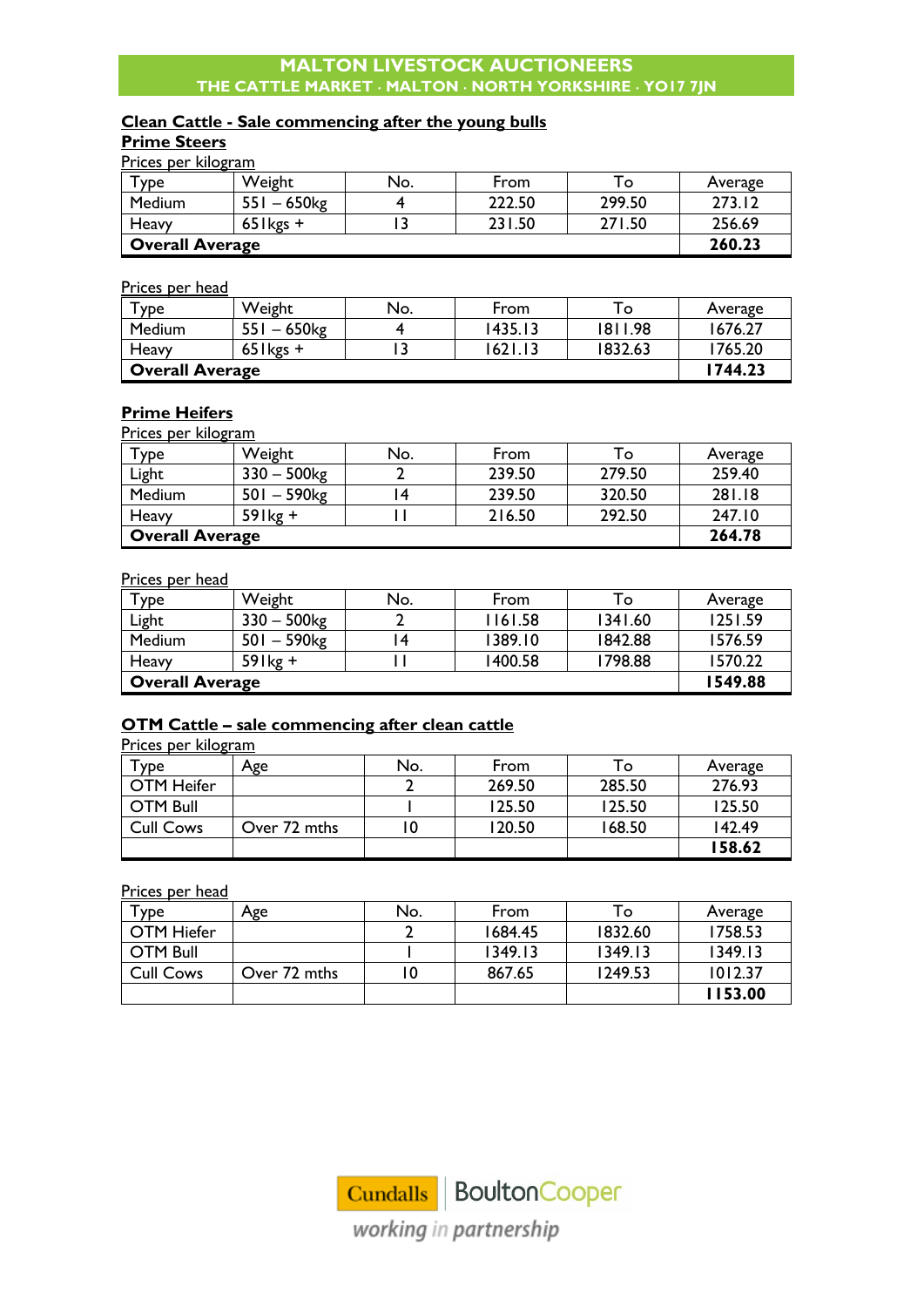## **Finished Sheep – Sale Commencing 12.30pm**

#### **Prime Hoggs**

| Prices per kilogram    |                           |     |        |        |         |
|------------------------|---------------------------|-----|--------|--------|---------|
| Type                   | Weight                    | No. | From   | To     | Average |
| Standard               | $32.1 - 39$ <sub>kg</sub> | 56  | 251.00 | 283.00 | 262.94  |
| Medium                 | 39.1-45.5kg               | 134 | 240.00 | 271.00 | 258.61  |
| Heavy                  | $45.6 - 52$               | 195 | 231.00 | 271.00 | 254.66  |
| Other                  | $52kg +$                  |     | 223.00 | 248.00 | 238.05  |
| <b>Overall Average</b> |                           |     |        |        | 254.21  |

Prices per head

| $T$ ype               | Weight                    | No. | From   | То     | Average |
|-----------------------|---------------------------|-----|--------|--------|---------|
| Standard              | $32.1 - 39$ <sub>kg</sub> | 56  | 88.00  | 102.00 | 96.30   |
| Medium                | 39.1 - 45.5 kg            | 34  | 103.00 | 122.00 | 110.01  |
| Heavy                 | $45.6 - 52$ kg            | 195 | 115.00 | 138.00 | 125.67  |
| Other                 | $52kg +$                  |     | 130.00 | 142.00 | 136.67  |
| <b>OverallAverage</b> |                           |     |        |        | 118.38  |

#### **Store Sheep and Culls – sale commencing after prime hoggs**

| Prices per head  |     |       |         |         |
|------------------|-----|-------|---------|---------|
| <b>y</b> pe      | No. | From  | $\circ$ | Average |
| <b>Cull Ewes</b> | 236 | 5.00  | 154.00  | 96.37   |
| <b>Cull Rams</b> |     | 21.00 | 106.00  | 62.57   |

## **BACS PAYMENTS**

Please note that Malton Livestock Auctioneers now have the facility to pay vendors via BACS straight into your bank account. If you wish to be paid for your stock via BACS instead of receiving a cheque please contact the office on 01653 697820 or email your account number, sort code and name to [ann.welham@cundalls.co.uk.](mailto:ann.welham@cundalls.co.uk)

## **MALTON MARKET REPORT**

Malton livestock auctioneers produce a weekly market report detailing all top prices, averages and market trends in addition to detail on forthcoming sales and events throughout the year. If you would like to receive this weekly market report via email please email [will.tyson@cundalls.co.uk.](mailto:will.tyson@cundalls.co.uk) Alternatively, the market report and other sale information is available online at [www.maltonlivestockauctioneers.co.uk](http://www.maltonlivestockauctioneers.co.uk/)

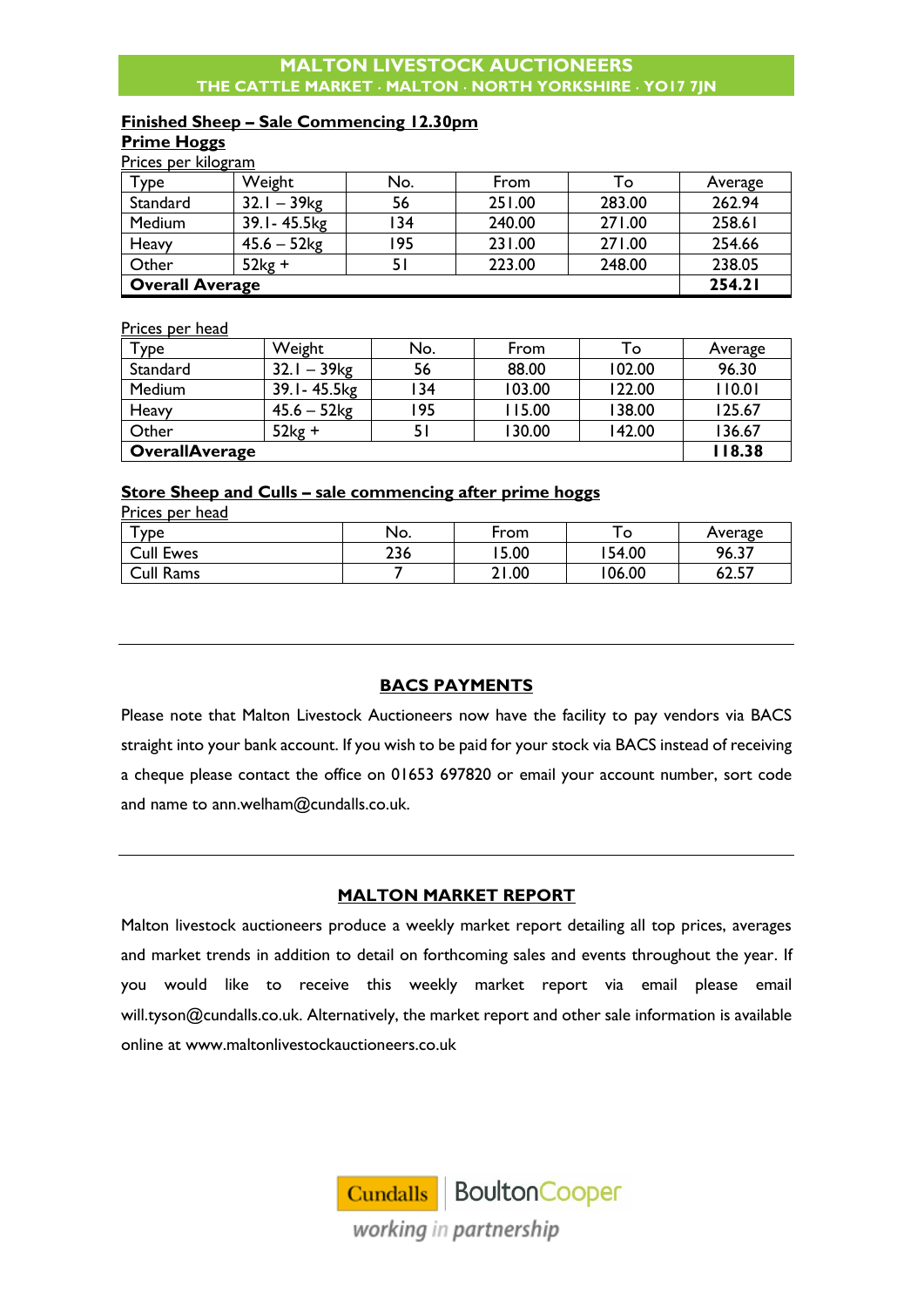## **FRIDAY 28th JANUARY Sheep at 11.00am**

70 Suffolk x hoggs – JC Malthouse, Hackness

#### **300 to 500 expected**

**Please notify Keith Warters 07850915249 [keith.warters@cundalls.co.uk](mailto:keith.warters@cundalls.co.uk)**, **Stewart Hamilton 07894 317369 [s.hamilton@stephenson.co.uk](mailto:s.hamilton@stephenson.co.uk) Text, email or call anytime. Cattle at 12. Noon**

**Please notify Will Tyson of any cattle entries prior to the sales Text, email or call anytime: 07977 560109, [Will.tyson@cundalls.co.uk](mailto:Will.tyson@cundalls.co.uk)**

## **TUESDAY 1st FEBRUARY**

#### **Weekly Sale of Prime Stock**

Prime Steers, heifers and cull cows sold from 11.00am

Prime Hoggs and cull ewes from 12.30pm approx.

Tuesday prime market sales are Green Markets every week with a wide range of local and

national butchers, abattoirs and retailers looking for stock every week.

#### **FRIDAY 4th FEBRUARY**

#### **FEBRUARY 2022 SPECIAL STORE CATTLE SALE**

1 Pure Bred Sim Suckler Bull (10 months) – C Clark and Son, Sledmere 3 Sim x Suckler Bulls (9-10 months) – C Clark and Son, Sledmere 5 Sim x store heifers (9-10 months) – C Clark and Son, Sledmere All wormed, weaned, BVD tested/free and on barley 2 Lim x Suckler Bulls (8 Months) – NA Dowsland, Salton 10 Lim x BB Steers (10-12 months) – G Bell and Son, Normanby 1 Lim x Steer (15 months) – DD and P Barnes, Yapham 4 Lim x heifers (11 months) – DD and P Barnes, Yapham 4 Belted Galloway bulls – GD Warters & Son, Flixton 1 Belted Galloway heifer – GD Warters & Son, Flixton 2 Lim x heifers (18-24 Months) – RS Wilkinson, Keldholme

## **Further Entries Invited.**